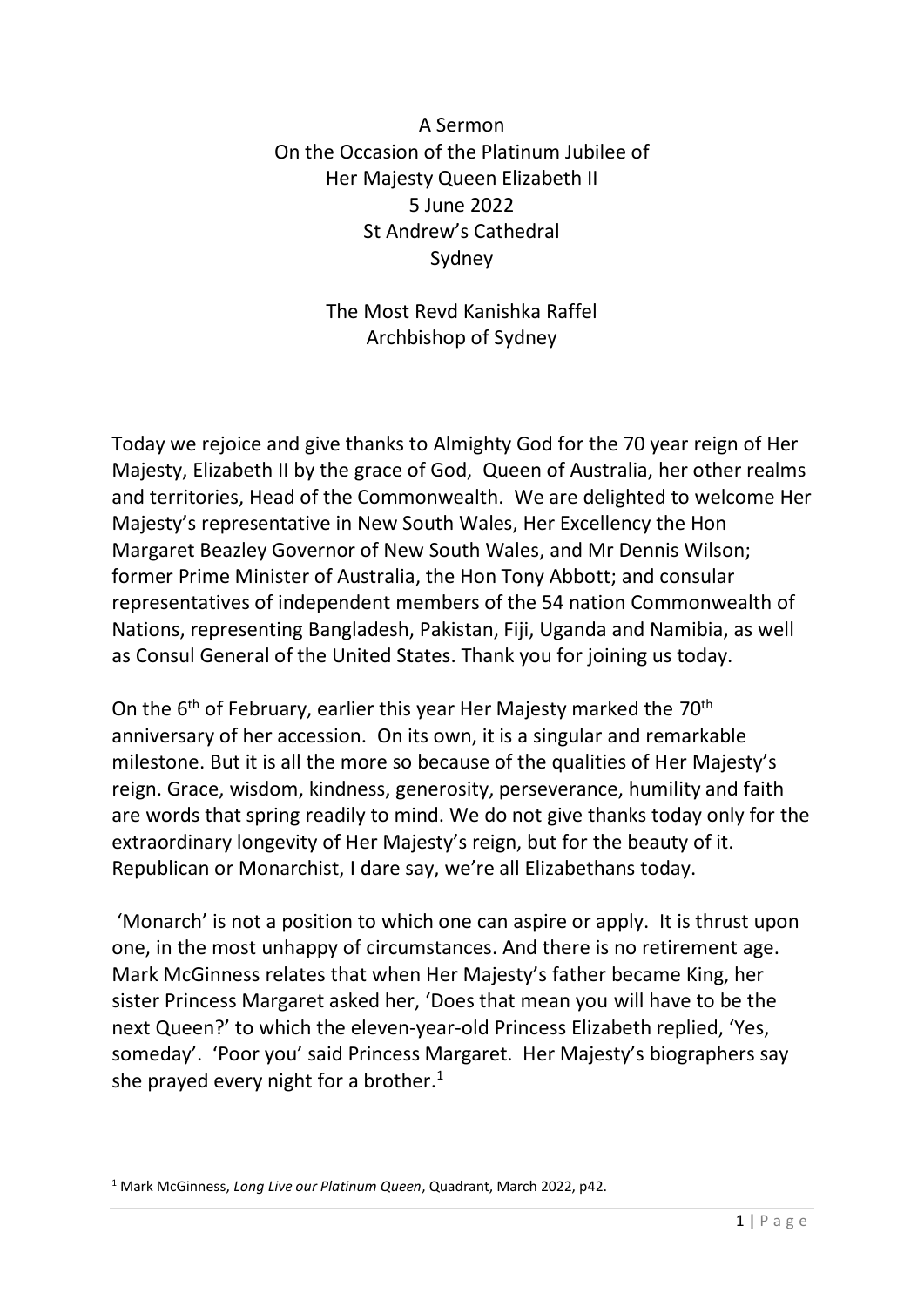The bible readings recommended for this Platinum Jubilee service, which falls on Pentecost Sunday, include the reading we heard from Joshua. Its context is leadership transition. The great and first leader of Israel, Moses has gone to be with his forefathers, and Joshua, his aide, is commissioned by God to succeed his mentor. Three times the Lord exhorts Joshua: be strong and courageous - I will be with you and never leave you; be strong and courageous - be careful to obey all the laws my servant Moses gave you; be strong and courageous, do not be afraid, do not be discouraged, for the Lord your God will be with you.

Princess Elizabeth was 25 years old and on tour in Kenya on her way to Australia, when she learnt the tragic news of the early death of her father, King George VI. King George had acceded to the throne only after the unprecedented abdication of his brother King Edward VIII. It had shaken the nation, and its impact on her father, the royal family and the kingdom is undoubtedly part of the background to Her Majesty's unswerving devotion to her role. Her uncle's reign was the shortest of any British monarch. Her Majesty's eclipsed that of her great-great-grandmother, Queen Victoria, more than six years ago.

In her first Christmas broadcast in 1952, still six months before her Coronation, Her Majesty said:

*I want to ask you all, whatever your religion may be, to pray for me on that day - to pray that God may give me wisdom and strength to carry out the solemn promises I shall be making and that I may faithfully serve Him and you, all the days of my life.* 

It is a beautifully simple but profoundly faith-filled request. Though she is Sovereign, Her Majesty does not hesitate to seek the prayers of her people. She is conscious of the weight of the promises she would make at her Coronation, and she asks for God's blessing of wisdom and strength. She understands her role as Queen to be one of service – service of God and service of the people, and her intention, desire and commitment are to be faithful to that calling for her whole life.

The Lord exhorts Joshua – be strong and courageous for I will be with you wherever you go. And the Lord *says 'Keep this book of the Law always on your lips; meditate on it day and night so that you may be careful to do everything written in it.'*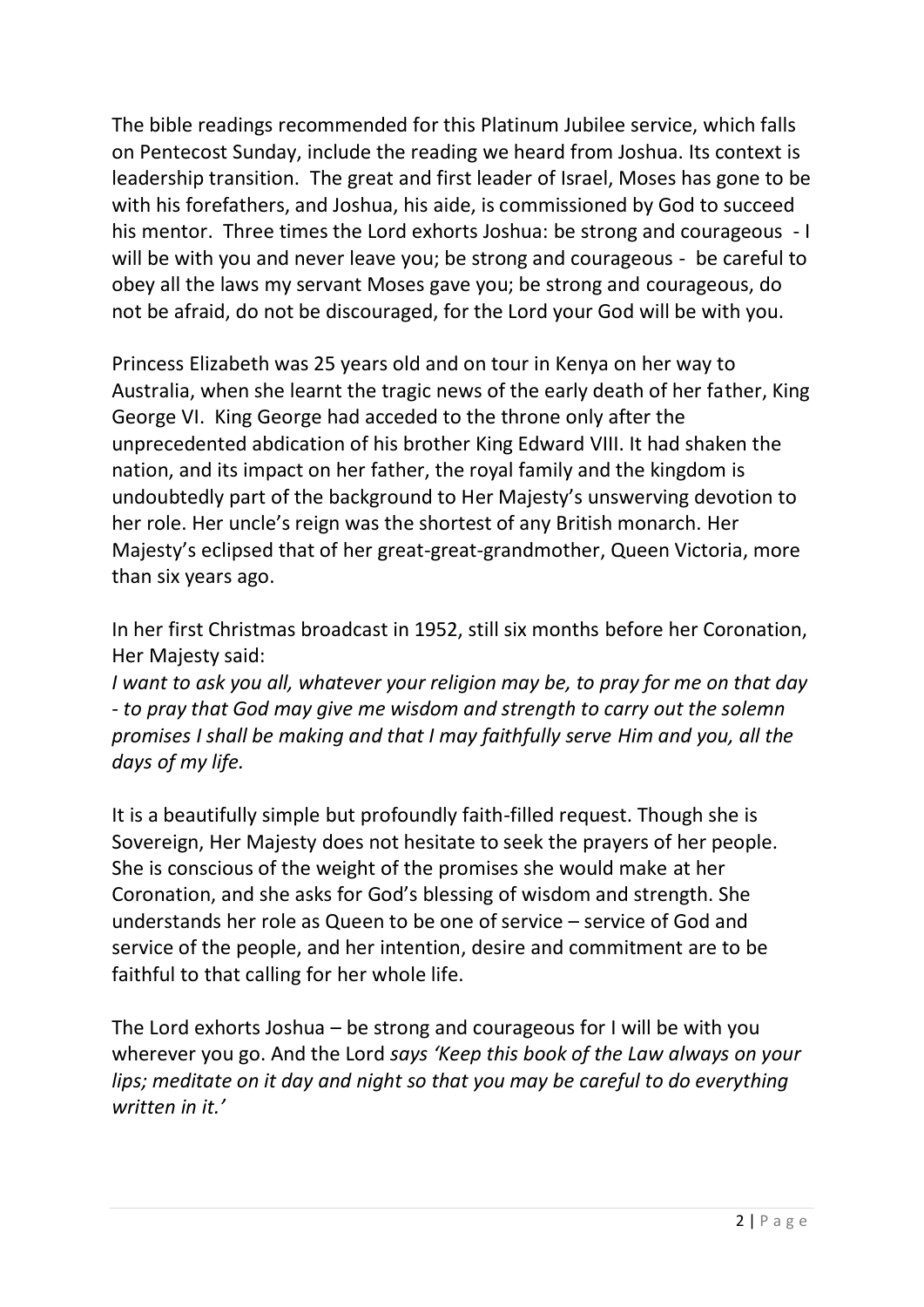Her Majesty's Coronation Service in Westminster Abbey in June 1953 was attended by more than 8000 people and lasted three hours. It was watched on television by an estimated 25 million. It began with solemn oaths. Her Majesty was asked by the Archbishop of Canterbury if she would govern the peoples of her realms according to their laws; if she would temper justice with mercy in all her decisions and if she would 'to the utmost of her power maintain the laws of God and the true profession of the Gospel'. To each she replied, 'I will'. And then she was presented with a Bible. Before she received the crown, the orb, the sceptre and the rod – the first item to be presented to the Queen immediately following her oaths – was the Bible. The Archbishop of Canterbury, accompanied by the Moderator of the Church of Scotland, gave it to her saying: *Our gracious Queen:*

*..we present you with this Book, the most valuable thing that this world affords. Here is Wisdom; This is the royal Law; These are the lively Oracles of God.*

In her annual Christmas broadcasts, Her Majesty has regularly referred to Scripture and the teaching of Jesus, and she has frequently chosen to speak in a personal and gentle way about her faith. In 2016 she said, *'Billions of people now follow Christ's teaching and find in him the [guiding light](https://www.biblegateway.com/passage/?search=John+8%3A12&version=NIVUK;NKJV;NRSV) for their lives. I am one of them because Christ's example helps me see the value in doing small things with great love, whoever does them and whatever they believe.'*

It would be possible but quite mistaken to think that Her Majesty is merely fulfilling her role as Supreme Governor of the Church of England when she speaks in this way. Although Her Majesty has met with every British PM and US President, and most Australian PMs, her discretion is legendary. She has never expressed an opinion about them.

But in her annual Christmas messages she has chosen to speak with warmth and affection of the many 'ordinary people' whom she has met who quietly go about doing good work, whatever their background or faith may be; and she has often chosen to offer a personal reflection on the life of Jesus.

In 2014 she said, 'for me, the life of Jesus Christ is an inspiration and an anchor in my life', and on another occasion she said 'it is my prayer that …we may all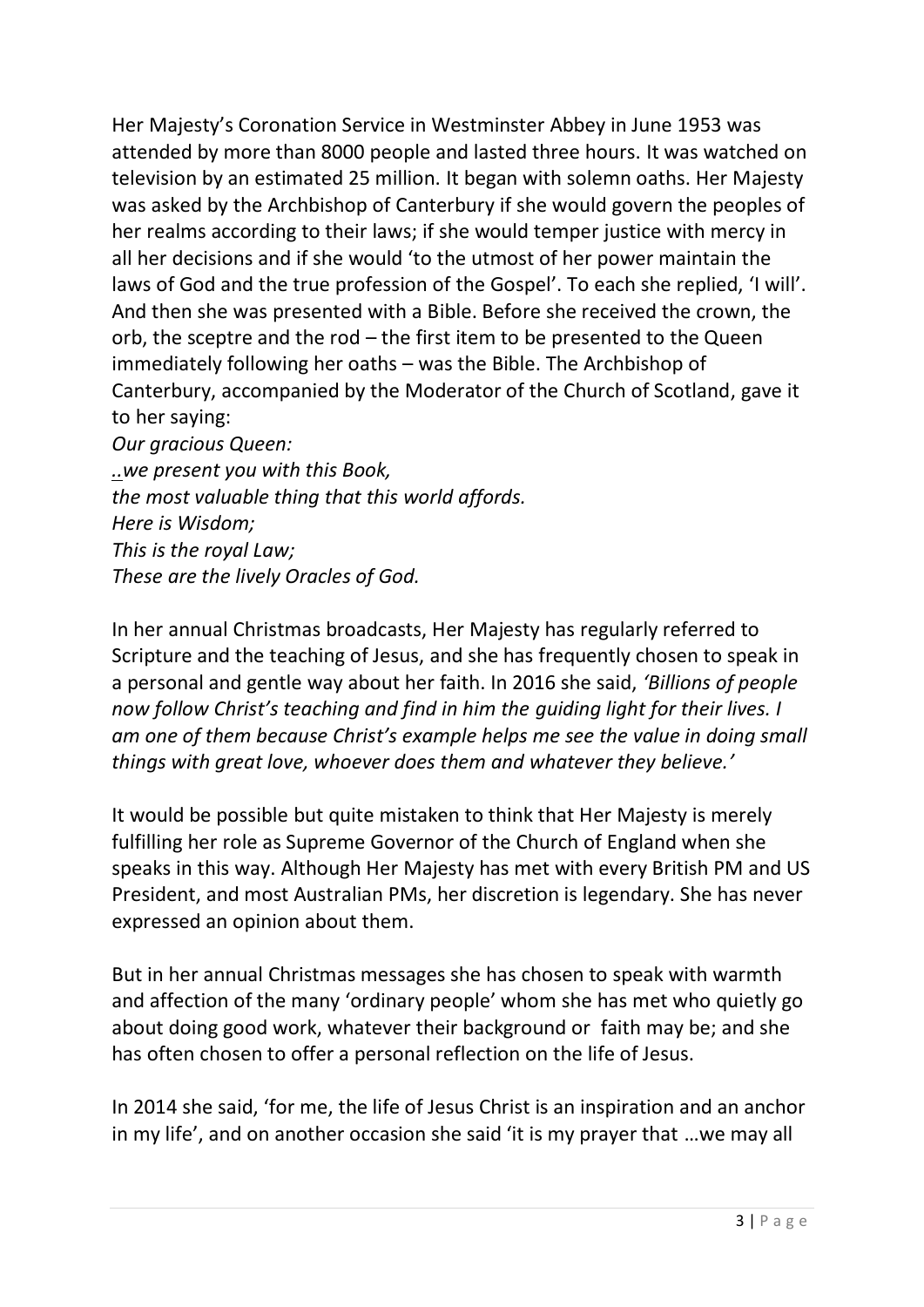find room in our lives for the message of the angels and for the love of God through Jesus Christ our Lord.

Perhaps no single word better encapsulates the character of Her Majesty's reign than the word 'service'.

Our second reading from Luke's gospel captures Jesus' words to his disciples when they are embroiled in a dispute as to which of them is the greatest. Jesus said, 'The kings of the Gentiles lord it over them….but you are not to be like that. Instead, the greatest among you should be like the youngest and the one who rules like the one who serves….I am among you as one who serves.

Her Majesty quotes these words of Jesus in her Christmas message from her Diamond Jubilee in 2012. She said: *'This is the time of year when we remember that God sent his only son 'to serve, not to be served'. He restored love and service to the centre of our lives in the person of Jesus Christ.'*

The service that Jesus offers the world is his life of perfect obedience and his death for our sins. He lives the life we owe to the God who gave us life; in death, he willingly suffers the penalty that our sins deserve.

HM reflected on the unique ministry of Jesus in his life and death in this way, in her Christmas message of 2011:

*'Although we are capable of great acts of kindness, history teaches us that we sometimes need saving from ourselves - from our recklessness or our greed. God sent into the world a unique person - neither a philosopher nor a general,… but a Saviour, with the power to forgive. Forgiveness lies at the heart of the Christian faith….It is in forgiveness that we feel the power of God's love.*

'Being in very nature God', the apostle Paul says of the Lord Jesus, 'he did not consider equality with God something to be grasped but humbled himself even to death on a cross.' It is precisely the death of the man who was God, on the Cross for our sakes, that inverted the ancient world's adulation of power and glory and made the way of humility and service a virtue in Western culture.

Her Majesty's commitment to service as her vocation preceded her accession to the throne, and it has characterised her entire reign. In a broadcast to the Empire made on her 21st birthday she pledged: *'I declare before you all that*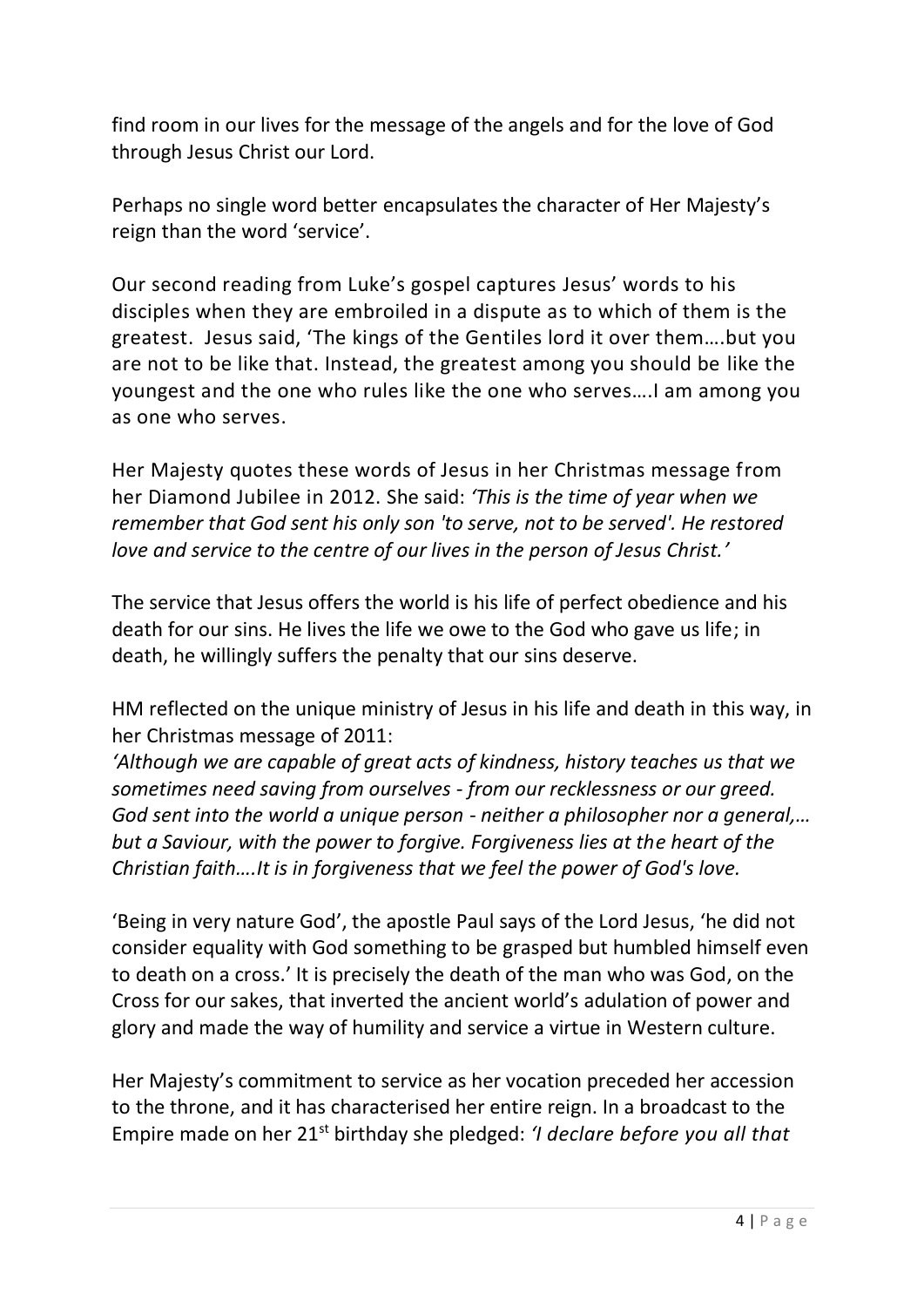## *my whole life, whether it be long or short, shall be devoted to your service and the service of our great imperial family to which we all belong.'*

Over the 70 years of her reign, Her Majesty has met weekly with each of the fourteen British Prime Ministers who have served during her reign, and until recently she dealt with government papers personally on a daily basis. She has visited Australia 16 times including several visits to this Cathedral. She is Patron to more than 600 charitable organisations across the Commonwealth spanning diverse areas of endeavour including agriculture, children and youth, health, faith, animal welfare, the environment, science and industry, sport, the arts and education. Yet, she has regularly commended the service of 'ordinary people who quietly go about improving the lives of others' in her Christmas messages.

To this day, as we are all too grimly aware, there are 'rulers who lord it over their people' – tyrants, dictators and despots who exploit privilege and position for self-interest and self-exaltation. They are the antithesis of the pattern of Jesus the servant King and, we might respectfully add, the Queen who serves him.

In the foreword to a book published to commemorate Her Majesty's  $90<sup>th</sup>$ birthday she recalled her first Christmas address, broadcast six months before her Coronation :

*In the last 90 years, we have witnessed triumphs and tragedies. Our world has enjoyed great advances …but it has also endured war, conflict and terrible suffering. In my first Christmas broadcast, I asked the people of the Commonwealth and Empire to pray for me as I prepared to dedicate myself to their service at my Coronation. I have been - and remain – very grateful to you for your prayers, and to God for his steadfast love. I have indeed seen his faithfulness.* 

With gladness and reverence, we give thanks today for the 70 year reign of our Sovereign Lady, Queen Elizabeth.

Let us pray

Our Lord Jesus Christ, the Way, the Truth, and the Life, we give you thanks for your servant Elizabeth our Queen, and for the example of loving and faithful service which she has shown among us. May she ever be provided with all she may need for her ministry among us, strengthened to meet every demand